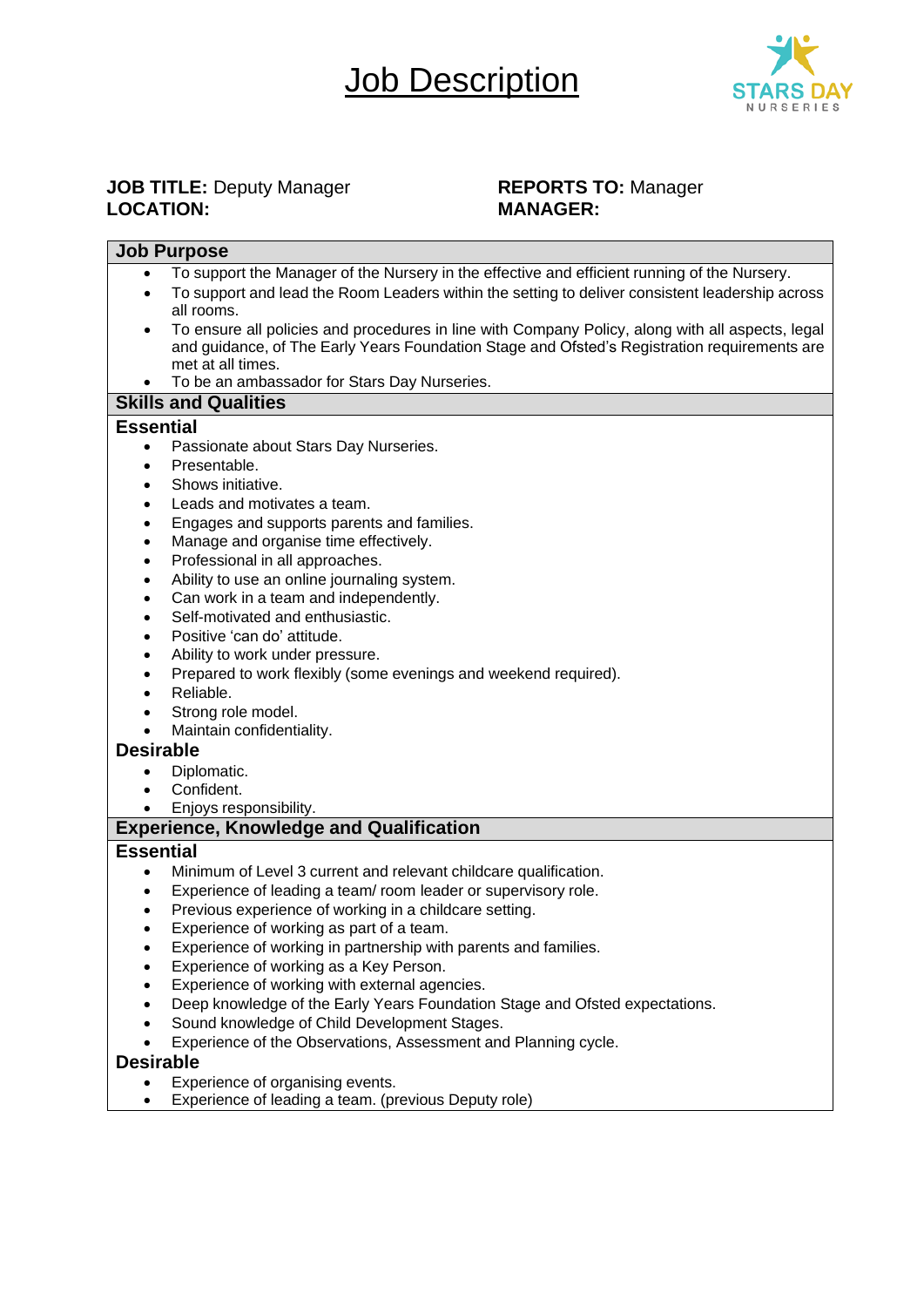Job Description



### **Main Duties and Responsibilities**

- To contribute to the drawing up of Long Term/ Medium Term and Key Group/ sessional curriculum plans which consider the requirements of the Early Years Foundation Stage (EYFS) curriculum for guidance and Stars Day Nurseries 'Enhanced Curriculum' guidance and to monitor the effectiveness of the curriculum through regular observation and assessment. This may include working with other external agencies. (SALT, SEN, OT etc.)
- To be responsible for providing a high quality of education and learning, ensuring that appropriate experiences, stimulation and support is on offer at all times, to the children attending the setting.
- To own responsibility for ensuring that all performance management systems that are in place are followed e.g. induction, probation, supervision, team meetings, appraisals and performance based objectives.
- To contribute to the daily programme of delivery of Stars Day Nurseries activities, experiences and events.
- To follow all guidance, and take responsibility for, the correct use of the Achievement Record for completing regular Observations and Assessments, including Next Steps and Planning, to monitor and track the progress of all children.
- To ensure that all key reports are moderated, including 'Termly Reports', '2 Year Progress Reviews' and 'Transition to School' reports are all completed to a high standard and within the time frame required.
- To ensure all administrative records are properly maintained and updated (daily registers, daily diaries, accidents forms etc.).
- To ensure the welfare and safety of children is promoted within the service and that any child protection concerns are always reported and appropriately acted upon immediately.
- To liaise closely with parents/ carers, informing them about current curriculum changes and practices that may impact on their child's progress.
- To ensure that the setting is a safe environment for children, staff and all others entering the building. That equipment is safe, standards of hygiene are high, and safety procedures are implemented and followed at all times.
- To support and lead the team of room leaders within your setting in all aspects of their job, ensuring that the highest standards of practice are maintained at all times.
- To implement the recommendations of any regulatory inspection, either by Ofsted, a Local Authority representative or a member of the Management Support Team who may visit the setting.
- To ensure that all children accessing the service provision receive a balanced and healthy diet.
- To undertake all training that is deemed necessary for you in the role, your room or your setting, and to attend any conferences in representation of, and as an ambassador for, Stars Day Nurseries.
- To undertake any other reasonable duties as directed by any staff member in a position of seniority to you, whether usually based at your base setting or otherwise.
- To work as part of a team and as a professional role model to all other staff working within the team.
- To ensure the safety of children at all times. This includes, ensuring children are only collected by authorised people listed for the individual. Ensuring that any medications are administered in line with company policy and the requirements and permissions of the parents.
- To carry out daily risk assessment checks for ensuring all aspects of the room meet the requirements for set up. Informing the management of any issues or concerns that may become apparent.
- To support and work closely with all involved in any transition of the child, either from room to – room within a setting or between settings, or the move on to school.